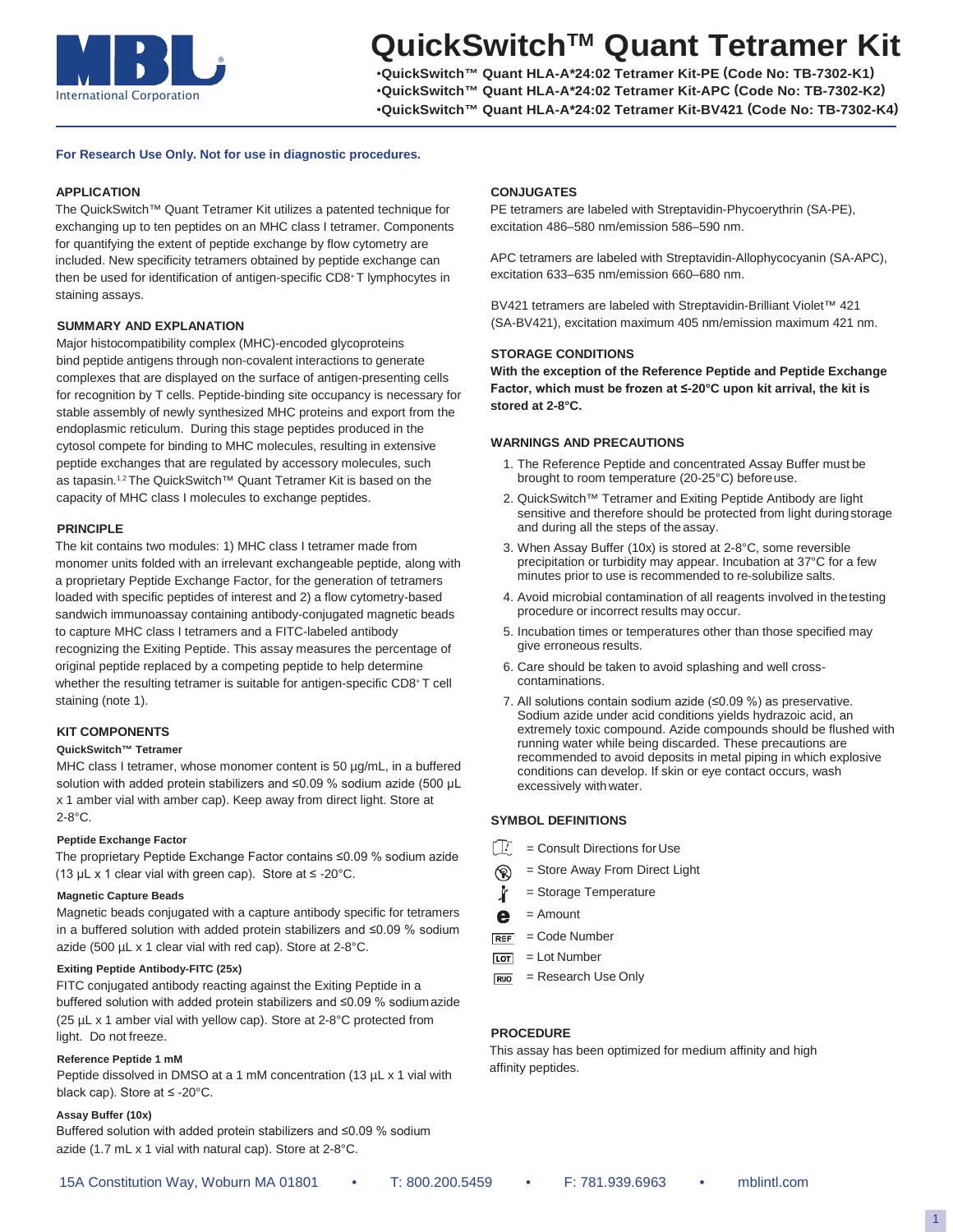#### **MATERIALS REQUIRED BUT NOT SUPPLIED**

- Flow cytometer
- Plate shaker (Labline model 4625 orequivalent)
- Sonicator (Branson Ultrasonic Cleaner Model #B200 or equivalent)
- Magnetic tray for microplate (note 2)
- Vortex
- Calibrated adjustable precision single channel micropipettes (for volumes between 1 µL and 1000 µL) with disposable tips
- Round or conical bottom microplates
- Microtubes
- Aluminum foil
- Distilled or purifiedwater
- DMSO
- Peptides for new specificity tetramers

#### **TEST PROCEDURE**

Carefully read this protocol before performing an assay. Bring all the reagents to room temperature prior to start and centrifuge briefly to pull liquid to the bottom of the tubes.

### **A. Generation of New Specificity Tetramer Using Peptide Exchange**

Prior to performing the assay, bring to room temperature Peptide Exchange Factor and peptides to be used in the assay.

- 1. Dissolve each lyophilized peptide to be assayed in DMSO to a 10 mM solution (~10 mg/mL for a 9 amino acid peptide). (Note 3) Aliquots of this peptide solution can be further diluted in water to the desired concentration. For high affinity peptides, a 1 mM stock solution is a reasonable starting concentration for the assay. For lower affinity peptides, a higher concentration may be necessary, but may cause tetramer aggregation.
- 2. Pipet 50 µL of QuickSwitch™ Tetramer into a microtube or well of round- or conical-bottom 96 well microtiterplate.
- 3. Add 1 µL of Peptide Exchange Factor from green capped vial and mix gently with pipetting.
- 4. Add 1 µL of peptide and mix gently with pipetting. (Note 4)
- 5. Repeat steps 1-4 for each additional peptide, including the Reference Peptide, if desired. (Note5)
- 6. Incubate at least for 4 hours at room temperature protected from light.
- 7. Tetramers are now ready for use in quantitation (see section B) and/or staining assays. (Note 6) Tetramers generated with the Reference Peptide are used as a positive control for exchange quantitation (see Section B).
- 8. Refrigerate tetramers at 2-8°C protected from light when not used.

Note that peptide exchange reaction volumes can be scaled up or down, so long as reagent proportions are maintained.

#### **B. Quantification of Peptide Exchange Using Flow Cytometric Sandwich Immunoassay**

1. Prepare 1x Assay Buffer as follows: for 1-5 peptide exchanges, prepare 7.5 mL by mixing 750 µL of 10x concentrated AssayBuffer with 6.75 mL of distilled water. For 6-10 exchanges, double the volumes.

2. Immediately before use, vortex the tetramer capture beads for 30 seconds, followed by a 30-second sonication in a waterbath sonicator. If no sonicator is available, vortex an additional 30 seconds.

Figure 1 describes a capture assay in which five peptide-exchanged tetramers are tested. The yellow-filled wells are dedicated to controls which must be included in every assay.

| <b>FIG. 1</b>  |  | Step 1                       | Step 2<br>(45 min. incubation)           | Step 3<br>(Rinse)                    | Step 4<br>(45 min. incubation) |  | Step 5<br>(Rinse)                                       | (Resuspension) | Step 6           |  |
|----------------|--|------------------------------|------------------------------------------|--------------------------------------|--------------------------------|--|---------------------------------------------------------|----------------|------------------|--|
| <b>Well A1</b> |  |                              | +5 µL QuickSwitch™<br>Tetramer (Well #1) |                                      | + 25 µL Assay<br>Buffer/well   |  |                                                         |                |                  |  |
| <b>Well A2</b> |  | Beads/well                   | +5 µL Assay Buffer<br>(Well #2)          |                                      |                                |  |                                                         |                |                  |  |
| <b>Well A3</b> |  | Capture                      | +5 µL QuickSwitch™<br>Tetramer (Well #3) | Buffer/well                          | Antibody/well                  |  | Buffer/well                                             |                | Buffer/well      |  |
| <b>Well A4</b> |  | Magnetic                     | +5 µL QuickSwitch™<br>Tetramer/peptide A | Assay                                | Peptide                        |  | Assay                                                   |                | Assay            |  |
| Well A5        |  |                              | +5 µL QuickSwitch™<br>Tetramer/peptide B | 닆                                    | Exiting                        |  | 긮                                                       |                | 닆                |  |
| Well A6        |  | HLA-ABC                      | +5 µL QuickSwitch™<br>Tetramer/peptide C | 8<br>$\overline{\phantom{0}}$<br>$+$ | diluted I                      |  | S <sub>0</sub><br>$\overline{\phantom{0}}$<br>$\ddot{}$ |                | 200<br>$\ddot{}$ |  |
| Well A7        |  | 글                            | +5 µL QuickSwitch™<br>Tetramer/peptide D |                                      | 날                              |  |                                                         |                |                  |  |
| Well A8        |  | $\overline{20}$<br>$\ddot{}$ | +5 µL QuickSwitch™<br>Tetramer/peptide E |                                      | 25                             |  |                                                         |                |                  |  |

#### **Step 1 (Dispensing capture beads).**

- 1. Into each of three wells of a round or conical-bottom 96 well microtiter plate, pipet 20 µL Magnetic Capture Beads for essential controls.
- 2. Pipet 20 µL Magnetic Capture Beads to additional wells for each peptide-exchanged tetramer to test.

#### **Step 2 (Tetramer capture).**

- 1. Pipet 5 µL 1x Assay Buffer in well #2.
- 2. Pipet 5 µL QuickSwitch™ Tetramer in wells #1 and #3.
- 3. In well #4, pipet 5 µL taken from the first peptide exchange microtube. Repeat for each additional peptide exchange in adjacent wells.
- 4. Shake plate for 45 min. at 550 rpm, protected from light with an opaque cover such as a piece of aluminumfoil.

#### **Step 3 (Rinse).**

- 1. Dispense 150 µL of 1x Assay Buffer in each well.
- 2. While holding microplate tightly to the magnet, flick the plate and blot on a paper towel to minimize cross-contamination of wells. After returning plate upright, vortex for 2 seconds to disperse the beads.
- 3. While holding microplate tightly to the magnet, flick the plate. After returning plate upright, vortex for 2 seconds to disperse the beads.

#### **Step 4 (Bead incubation with Exiting Peptide Antibody).**

- 1. Dilute 25x Exiting Peptide Antibody to 1x as follows: Determine the number (n) of samples to stain with the antibody, including controls #2 and #3. Add one (+1), to account for pipetting errors. In a microtube, pipet (n+1) x 24 µL of Assay Buffer and then add (n+1) x 1 µL of Exiting Peptide Antibody. Mix by pipetting.
- 2. Pipet 25 µL of 1x Exiting Peptide Antibody in all wells, except well #1.
- 3. Pipet 25 µL of 1x Assay Buffer in well #1.
- 4. Shake plate for 45 min. at 550 rpm, protected from light.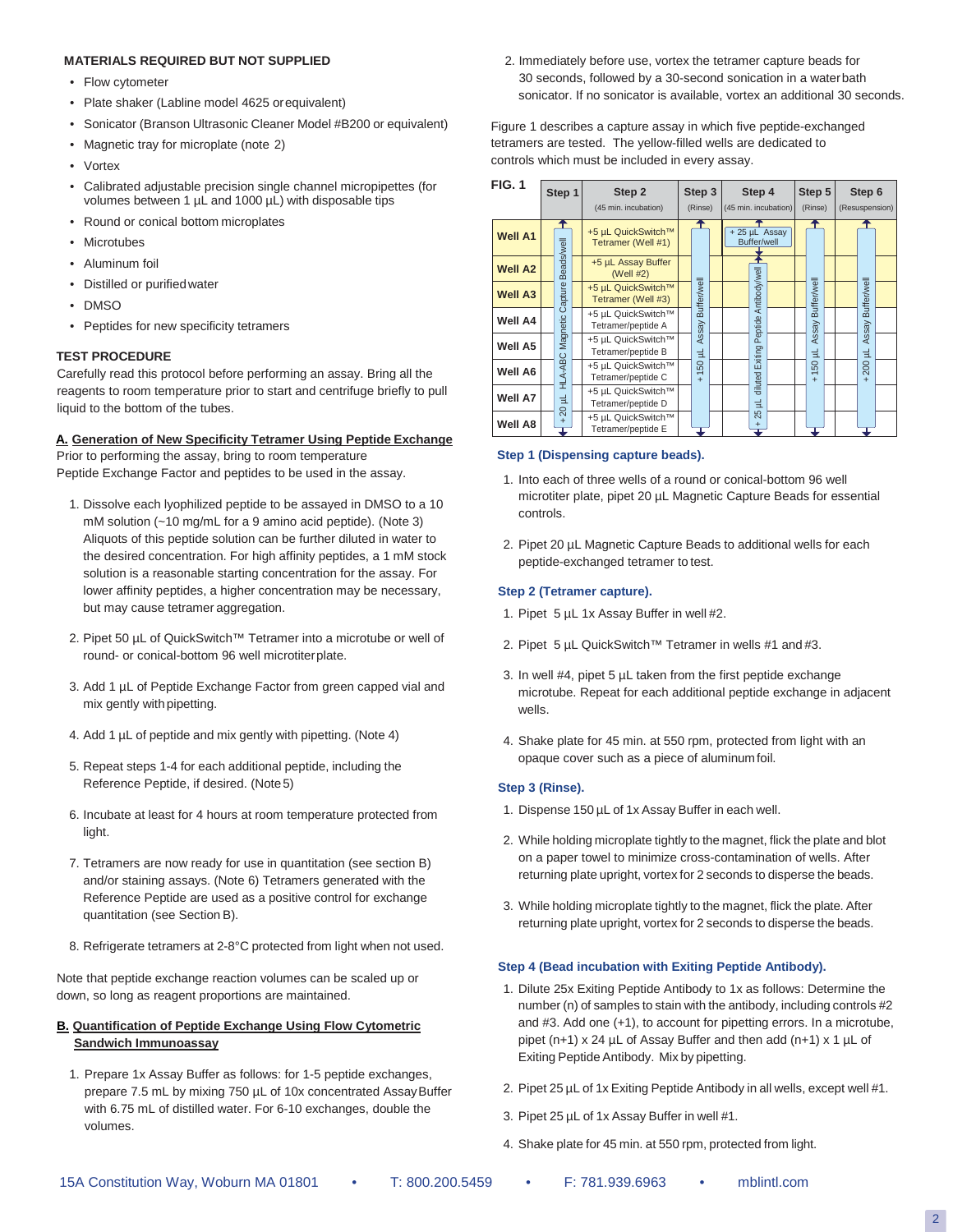#### **Step 5 (Rinse).**

1. Wash with 150 µL/well of 1x Assay Buffer as in Step 3.

# **Step 6 (Flow Acquisition).**

1. Resuspend beads in 200 µL 1x Assay Buffer buffer and acquire on a flow cytometer, ideally within 3 hours, collecting at least 300-500 events per sample in order to obtain reliable data.

# **FLOW CYTOMETRY SET UP AND DATA ANALYSES**

- 1. Pipet 5 µL of Magnetic Capture Beads from the red cap vial to a fllow cytometer tube containing 200 µL 1x Assay Buffer and run as a "beads only" control.
- 2. Adjust FSC and SSC voltages, gains, and threshold such that bead events are on scale.
- 3. Gate singlet beads based on FSC and SSC parameters, excluding doublets and aggregates (Fig.2).



| Gate    | $X-G$<br><b>Mean</b> | Y-G<br><b>Mean</b> |
|---------|----------------------|--------------------|
| A--     | 0.23                 | 0.27               |
| $A - +$ | N/A                  | N/A                |
| $A++$   | N/A                  | N/A                |
| $A++$   | N/A                  | N/A                |
|         |                      |                    |

**FIG.4A**

**FIG.4B**









- 4. Set voltages and gains for FITC and second fluorochrome (PE, APC or BV421) such that "beads only" mean fluorescence intensities (MFI) are in the first log decade (Fig. 3). Note the MFI of the FITC channel (MFIFITC).
- *5.* Run control #1 (bead-captured QuickSwitch™ Tetramer), adjusting compensation such that the MFI $_{FITC}$  of bead control #1 equals the MFIFITC of the "Beads Only" control (see Fig. 4A, uncompensated, and Fig. 4B, compensated). *Values shown are for demonstration purposes only and will vary based on experiment and flow cytometer.*
- 6. Run control #2, beads that have not captured any tetramer and therefore have no Exiting Peptide. The low MFI<sub>FITC</sub> corresponds to 0% Exiting Peptide or 100% peptide exchange (Fig. 5). Note the MFI<sub>FITC</sub>.
- 7. Run control #3, beads that have captured the QuickSwitch™ Tetramer, which have an MFI<sub>FITC</sub> that corresponds to 100% Exiting Peptide or 0% peptide exchange (Fig. 6). Note the MFIFITC.
- 8. Run samples from well #4 and subsequent peptide exchange samples, noting the MFI<sub>FITC</sub> of each. Peptide-exchanged tetramers will display various Exiting Peptide amounts, which are inversely proportional to the newly loaded peptide on the MHC molecules. Consequently the measured MFI<sub>FITC</sub> will be intermediary between MFI values obtained with bead controls #2 and #3 (Fig.7).

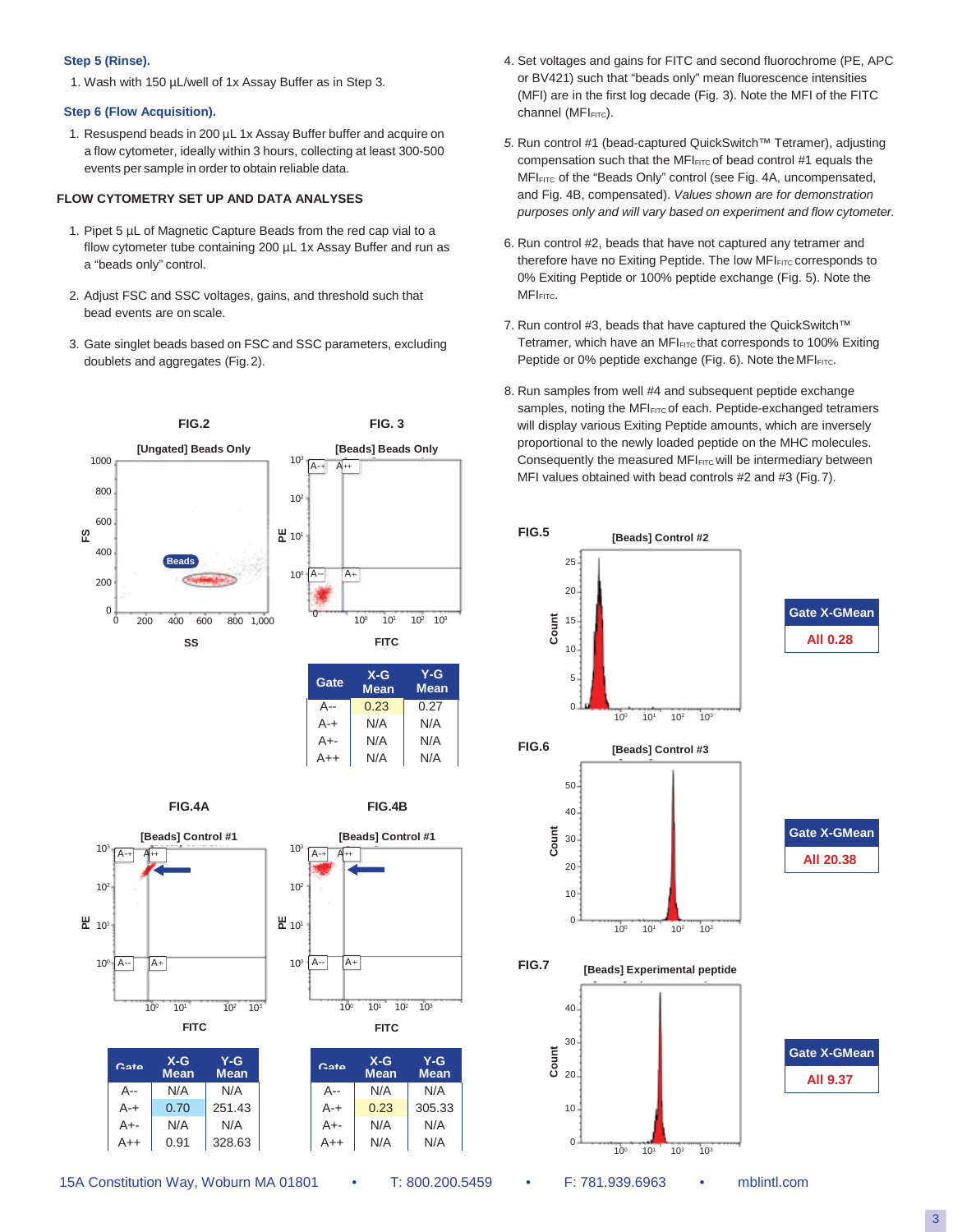# **CALCULATION OF RESULTS USING QUICKSWITCH™ USE OF THE REFERENCE PEPTIDE DOWNLOADABLE CALCULATOR**

The QuickSwitch™ Calculator on the MBLI website (https://www.mblintl. com/quickswitch-peptide-exchange-calculator/) can be downloaded for determining percentages of peptide exchange, as shown in the example below using HLA-A\*24:02 QuickSwitch™ Tetramer and corresponding peptides (Tables 1-2).

1. Enter the MFI $_{FITC}$  associated with bead controls #2 and #3. **Table 1**

| Analyzed sample                                                |      |  |  |  |  |
|----------------------------------------------------------------|------|--|--|--|--|
| Control #2: 0% Exiting Peptide (100% peptide exchange)         | 0.28 |  |  |  |  |
| Control #3: 100% Exiting Peptide (0% peptide exchange)   20.38 |      |  |  |  |  |

2. Enter the MFI obtained with the different tests (2nd column) to obtain the percentages of peptide exchange. Note that the calculator provides results only for MFI values below control #3. Higher values will return a "FALSE" response, as indicated in row E. **Table 2**

| <b>Peptide</b><br><b>Sample</b> | <b>QuickSwitch Tetramer MFIFITC</b><br>after Peptide Exchange | % Peptide<br><b>Exchange</b> |
|---------------------------------|---------------------------------------------------------------|------------------------------|
| Α                               | 9.37                                                          | 54.78                        |
| B                               | 5.29                                                          | 75.07                        |
| C                               | 2.12                                                          | 90.85                        |
| D                               | 1.29                                                          | 94.98                        |
| F                               | 22                                                            | <b>FALSE</b>                 |
| F                               | 0.11                                                          | 100.45                       |

#### **CALCULATION OF RESULTS USING EXCEL OR OTHER SOFTWARE**

1. Generate a linear curve by plotting the MFI<sub>FITC</sub> obtained with controls #2 and #3 against percent Exiting Peptide detected, 0% and 100%, respectively, as shown in the example below using the HLA-A\*24:02 QuickSwitch™ Tetramer (Fig. 8).

**Fig. 8**





2. Use the linear curve equation for calculating the percentages of peptide exchange by entering the  $MFI_{FITC}$  of each peptideexchanged sample as the variable (X), as shown in the example below using the HLA-A\*24:02 QuickSwitch™ Tetramer (Table 3).

**Table 3**

| Analyzed<br>sample | <b>MFI</b><br>(X) | % of Exiting<br>Peptide (Y) | % peptide<br>exchange (100-Y) |
|--------------------|-------------------|-----------------------------|-------------------------------|
| Control #2         | 0.28              |                             | 100                           |
| Control #3         | 20.38             | 100                         |                               |
| Test peptide       | 9.37              | 45.22                       | 54.78                         |

The Reference Peptide included in the kit serves as a positive control for peptide exchange of the QuickSwitch<sup>™</sup> Tetramer. **Table 4**

| Table 4                    |                             |  |  |  |  |  |
|----------------------------|-----------------------------|--|--|--|--|--|
|                            | Reference<br><b>Peptide</b> |  |  |  |  |  |
| <b>Stock Concentration</b> | 1 mM                        |  |  |  |  |  |
| <b>Final Concentration</b> | $20 \mu M$                  |  |  |  |  |  |
| <b>Peptide Exchange</b>    | 99.4±4.4%                   |  |  |  |  |  |

Percentage of peptide exchange obtained with the Reference Peptide for HLA-A\*24:02 is shown in Table 4.

#### **LIMITATIONS**

- 1. The QuickSwitch™ Quant Tetramer Kit has been devised mainly for exploratory research such as testing whether a peptide binds to MHC or for quickly determining presence/absence of an MHC/ peptide specific CD8+ T cell population in donor leukocytes. These tetramers are not intended to be a substitute for tetramers classically manufactured by folding of peptide with MHC and tetramerization with fluorochrome-conjugated streptavidin (Note 7).
- 2. Once diluted, the Exiting Peptide Antibody is stable at room temperature for up to 6 hours (protect from light).
- 3. Do not mix components from other kits and lots.

#### **NOTES**

- Note 1. Tetramers bind to T cell receptors via three MHC/peptide monomers.3,4 Therefore the minimal recommended peptide exchange percentage should be 75%. The QuickSwitch™ Tetramer concentration is 50 µg/mL, measured by MHC monomer content. Depending on the T cell receptor affinity towards the MHC/peptide complex, cell stainings require 0.5 ng to 2 µg tetramer per reaction.<sup>5,6</sup>
- Note 2. This current protocol uses a magnet to pellet the beads. It is possible to pellet by centrifugation using a plate holder or by suction using filter plates. The user will then have to modify the protocolaccordingly.
- Note 3. Most of peptides are soluble in DMSO. However some highly basic or acidic peptides may precipitate in DMSO and would require alternative buffers.
- Note 4. The final peptide concentration is 20  $\mu$ M in this assay. The user may want to test higher or lower peptide concentrations as well. Higher concentrations may increase the percentage of peptide exchange but have the risk to trigger tetramer aggregation. In some cases, working with concentrations lower than 20 µM may bebeneficial.
- Note 5. The Reference Peptide binds to HLA-A\*24:02 with high affinity and typically undergoes a > 95% exchange when used at a final 20 µM solution (see Table 4). It can be included in the test for confirming that the QuickSwitch™ procedure has been correctly followed.
- Note 6. Tetramers obtained by peptide exchange are used directly for cell staining. However, the user may want to dialyze the tetramers to remove excess peptide, which may interfere with staining or cause tetramer aggregation. MBL International recommends simultaneous staining of class I tetramer with anti-CD8 and other antibodies for 30 minutes at room temperature.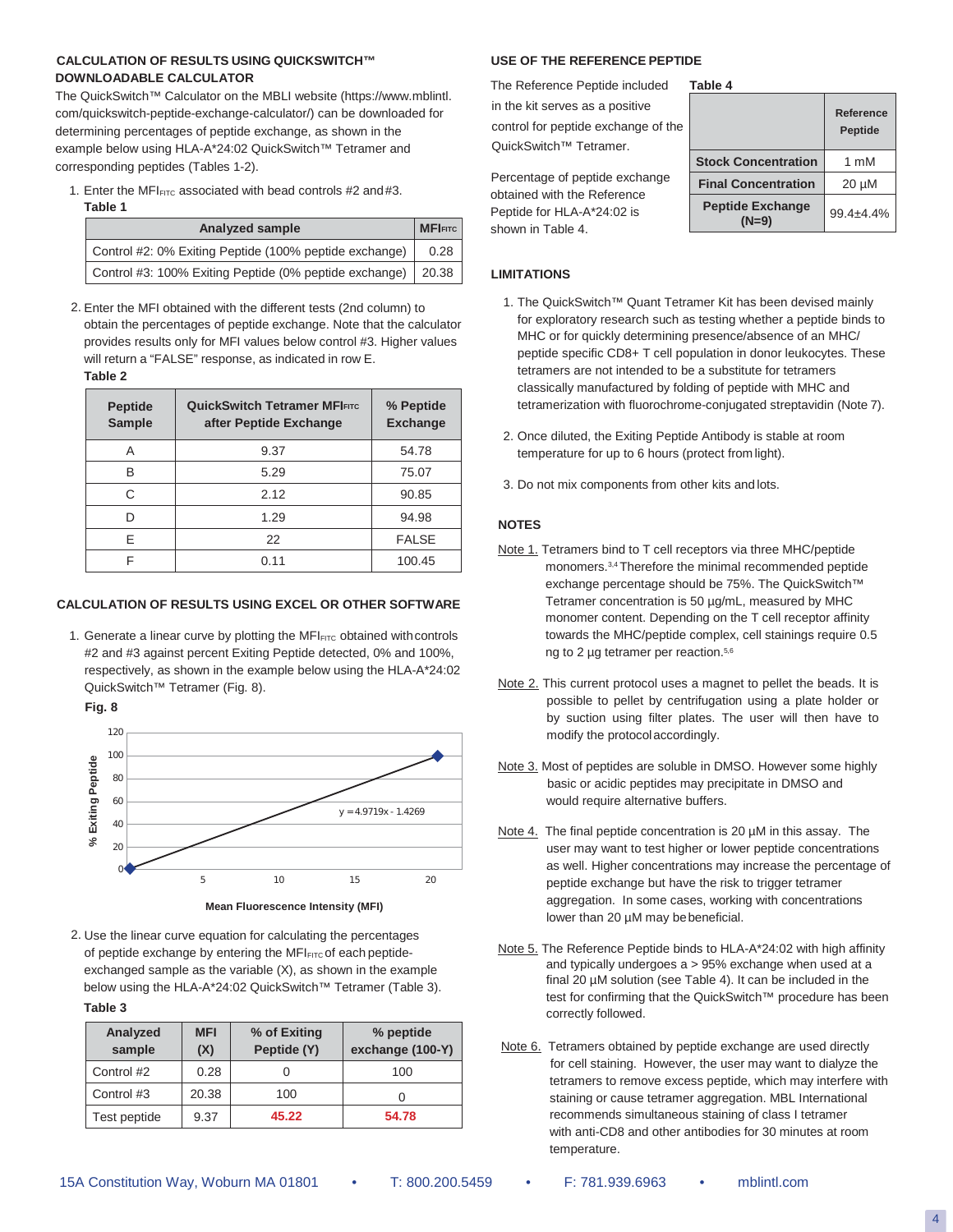- Note 7. Avidity of peptide-exchanged tetramers will depend on the percentage of peptide exchange. Classical tetramers made with monomers generated by folding always present 100% specific peptide and therefore display maximal avidity.
- Note 8. The sequence of the HLA-A\*24:02 reference peptide is irrelevant. Exchanged tetramers generated with this peptide can therefore be used as negative controls in tetramer T cell stainings.

#### **REFERENCES**

- 1. Reaper DR, Cresswell P. 2008. *Regulation of MHC class I assembly and peptide binding.* Annu Rev Cell Dev Biol. 24:343-368.
- 2. Mayerhofer PU, Tampé R. 2015. *Antigen translocation machineries in adaptive immunity and viral immune evasion.* J Mol Biol. 2015 427(5):1102-1118.
- 3. Wooldridge L, van den Berg HA, Glick M, Gostick E, Laugel B, Hutchinson SL, Milicic A, Brenchley JM, Douek DC, Price DA, Sewell AK. 2005. *Interaction between the CD8 coreceptor and major histocompatibility complex class I stabilizes T cell receptor–antigen complexes at the cell surface.* J Biol Chem 280:27491–501.
- 4. Wooldridge L, Lissina A, Cole DK, van den Berg HA, Price DA, Sewell AK. 2009. *Tricks with tetramers: how to get the most from multimeric peptide-MHC.* Immunology. Feb;126(2):147-64.
- 5. Price DA , Brenchley JM, Ruff LE, Betts MR, Hill BJ, Roederer M, Koup RA, Migueles SA, Gostick E, Wooldridge L, Sewell AK, Connors M, Douek DC . 2005. *Avidity for antigen shapes clonal dominance in CD8 T cell populations specific for persistent DNA viruses.* J. Exp. Med. 202:1349-1361.
- *6.* Mielke S, Nunes R, Rezvani K, et al. 2008. *A clinical-scale selective allodepletion approach for the treatment of HLA-mismatched and matched donor-recipient pairs using expanded T lymphocytes as antigen-presenting cells and a TH9402-based photodepletion technique.* Blood. 111:4392-4402.

#### **TRADEMARKS**

Brilliant Violet™ 421 is a trademark of Sirigen, and Sirigen is an entity of Becton Dickenson.

Manufactured by MBL BION, Des Plaines, Illinois, 60016 USA under license from Beckman Coulter, Inc.

For more information or if damaged product is received, contact MBL International Customer Service at 1–800–200–5459 (U.S. & Canada) or by email at **[tetramer@mblintl.com](mailto:tetramer@mblintl.com)**. Other countries should contact their local distributor found on our website, **[mblintl.com](http://mblintl.com/)**.

1.11.6.7.21 Orig. 11/17

#### **REPRESENTATIVE DATA**

Peptide Exchange quantitation curve is linear. Tetramers containing various percentages of Exiting Peptide were analyzed using the flow cytometric sandwich immunoassay to quantify peptide exchange. The generated curve was linear, as shown in Figure 9, indicating that two controls (0% and 100% peptide exchange controls) are sufficient for generating the peptide exchange quantitation curve.





#### **Fig. 10. Peptide-exchanged tetramers perform similarly to classically folded tetramers.**

Data show CD3+ PBMCs stained with classically folded tetramers (A,E) or with QuickSwitch™ tetramers obtained by peptide exchange with the HLA-A\*24:02 CMV peptide (B,C,D) or the HIV negative control peptide (F,G,H). 2 x 105 cells in 50 µL PBS-BSA-NaN3 buffer were stained for 30 min at RT with 1 µL of anti CD3-PC5.5 mAb (clone OKT3), 1 µL anti CD8-FITC (clone RPA-T8) (MBL) and 0.25 µg tetramer. Cells were fixed with a 0.5% formaldehyde PBS solution. Cells were analyzed on a Cytoflex S flow cytometer (Beckman Coulter). Cell doublets were discriminated using SSC-W/SSC-A gating.



#### **Fig. 11. The HLA-A\*24:02 QuickSwitch™ Quant Tetramer assay can be used to validate HLA-A\*24:02 binding candidate peptides.**

Random peptides of different predicted HLA-A\*24:02 binding affinities were tested with the QuickSwitch™ PE HLA-A\*24:02 tetramer at a 20 µM final concentration. Peptides with predicted affinities varying from 1 nM to 1000 nM were swapped at a high rate (in the 80-100% range) in proportion to their affinity. These results indicate that the peptide exchange quantification assay



5